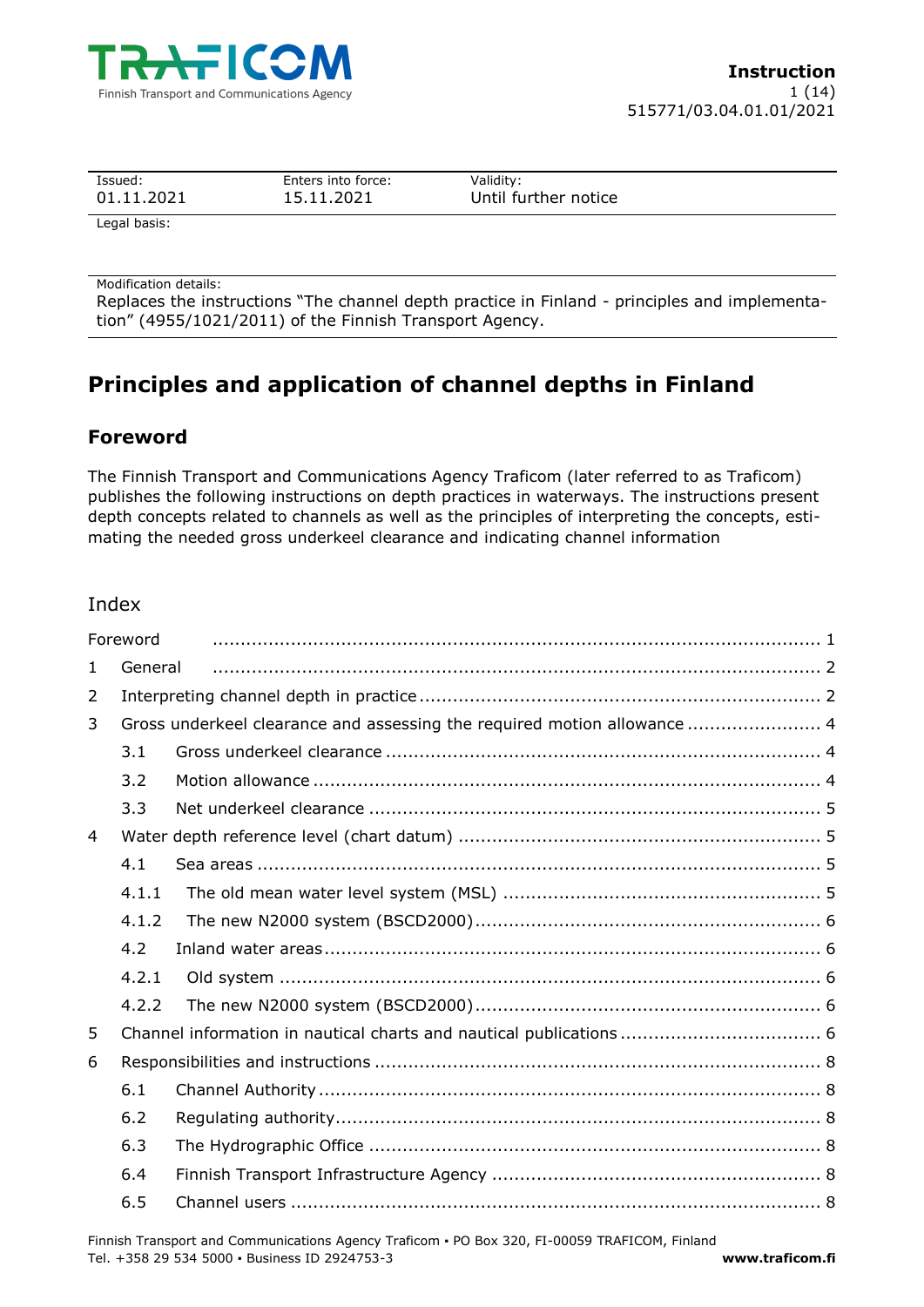

|   | 6.6 |                                                                                      |  |  |
|---|-----|--------------------------------------------------------------------------------------|--|--|
|   | 6.7 |                                                                                      |  |  |
| 7 |     |                                                                                      |  |  |
|   |     |                                                                                      |  |  |
|   |     |                                                                                      |  |  |
|   |     |                                                                                      |  |  |
|   |     |                                                                                      |  |  |
|   |     |                                                                                      |  |  |
|   |     |                                                                                      |  |  |
|   |     |                                                                                      |  |  |
|   |     |                                                                                      |  |  |
|   |     | Instructions for merchant shipping on how to estimate the safe draught of a vessel13 |  |  |
|   |     |                                                                                      |  |  |
|   |     |                                                                                      |  |  |
|   |     |                                                                                      |  |  |
|   |     | Instructions for boaters on how to ensure safe channel depth in sea areas 14         |  |  |
|   |     | Instructions on how to ensure a safe draught and channel depth in inland waters14    |  |  |

# **1 General**

According to the provisions of the Water Act (587/2011), a public channel is a channel designated as a public channel. Traficom confirms the design draught and the safe clearance depth for each public channel.

The design draught refers to the planned draught at which the channel's design vessel normally can use the channel; however, different draughts can be used if the conditions allow it. The design vessel refers to the size of vessel for which the channel has primarily been designed and which has the same draught when stationary (static draught) as the design draught of the channel. The safe clearance depth refers to the depth to which it has been secured that the channel is clear. The design draught and the safe clearance depth are determined from the reference level.

Channel information essential to navigation is presented on nautical charts and in nautical publications. More information in section 5 of the instructions.

Basic fairway concepts that are closely related to depth practice are defined in Annex 1.

# **2 Interpreting channel depth in practice**

The design draught of the channel is a design value. The required gross underkeel clearance of the design vessel is estimated for normal circumstances and at such a speed that is sufficient in order to maintain the vessel's maneuverability in the channel in question. Normal circumstances refer to conditions of medium difficulty, but not extreme conditions.

These instructions are based on the principle that the actual water level at the time of navigation is taken into consideration as an increase or reduction in the channel's indicated safe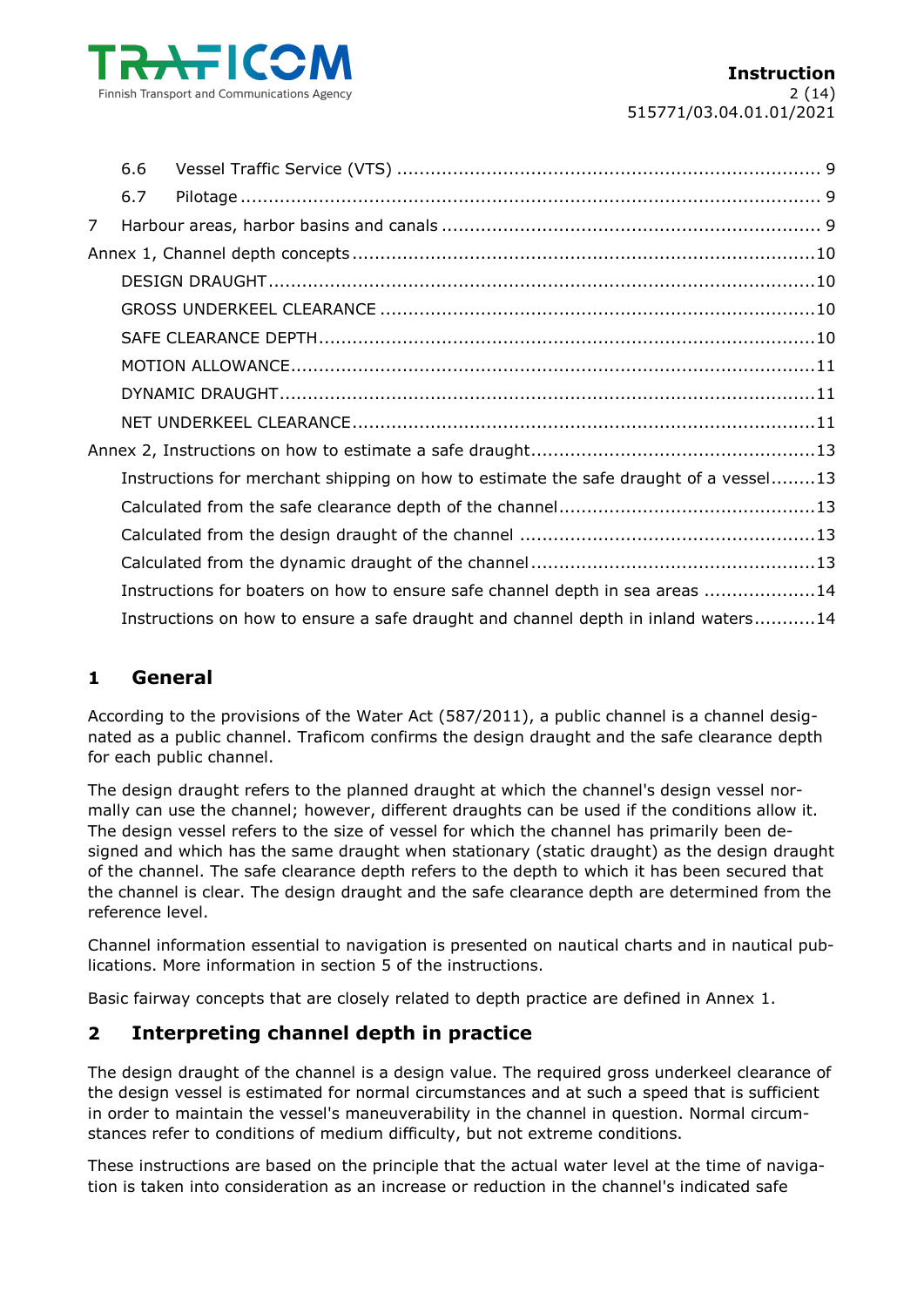

clearance depth and design draught. This principle is applied both for sea-areas and inland waterways. The position of the channel in relation to the location where the water level is measured as well as estimates of the rate and direction of change in the water level, if any, must also be taken into consideration.

In good conditions, the channel can also be used with a (static) draught exceeding the design draught corrected with the water level information (see figure below).



# Concepts related to channels

Maximum use can always be made of the motion allowance specified during channel design. For coastal merchant shipping lanes, nautical publications and fairway cards indicate the dynamic draught that includes the vessels' motion allowance and corresponds to the actual draught used by the vessel during its passage. When in motion, the keel of the vessel may reach this level regardless of the vessel's static draught.

When assessing the vertical motions of the vessel, the conditions, vessel properties, safe clearance depth and other available data must be taken into consideration. The depth of the channel can be used within the limits of the motion allowance when the vessel's vertical movement is smaller than the planned motion allowance.

The vessel's motion allowance shown in the figure can be used by the master so that at least an amount of water corresponding to net underkeel clearance remains under the keel of the vessel during its passage. Factors enabling the utilization of the vessel's motion allowance (space reserved for vertical movement) in relation to the dimensioning situation include low speed, calm and good conditions as well as vessel type and hull shape.

By assessing the actual need for motion allowance, the master might in certain situations also compensate for low water. For example, a vessel can in good conditions use a draught in accordance with the channel's design draught value if it reduces its speed, even if the water level at the time is slightly below the reference level.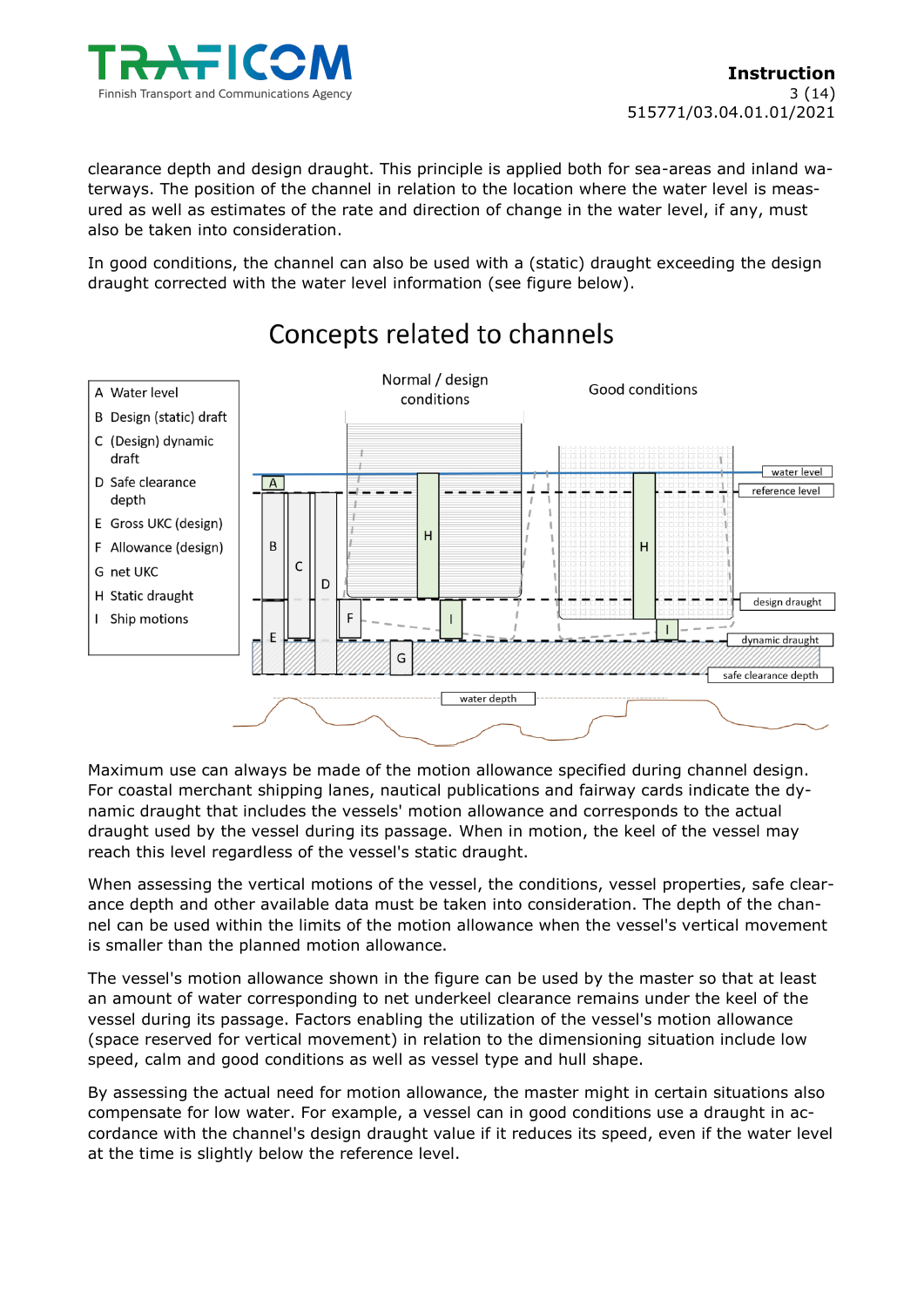

Design of inland waterways does not allow for this kind of practical application, and dynamic draughts are not given for inland waterways. Inland waterways, and all channels for which detailed information is not published, should not be used with a (static) draught exceeding the design draught, corrected for current water level.

The design draught does not guarantee that a vessel could use the channel, in any conditions or at any speed, without risk of grounding, even if her draught does not exceed the design draught of the channel, corrected for current water level. This is because the channel design is based on conditions predefined within the planning process. Therefore, because of the prevailing conditions, the vertical movements of the vessel may be larger than the motion allowance planned for the channel. For this reason, the Channel Authority is only responsible for the safe clearance depth, not for the design draught stated for the channel. The master is always responsible for estimating and specifying the draught used by the vessel.

To summarize the above, the factors affecting the choice of the vessel's static draught include:

- Channel data presented on nautical charts and in nautical publications
- For merchant shipping lanes, additional information on the channel presented on fairway cards
- Motion allowance in the channel and in the harbor according to the dynamic draught of the channel
- Vessel characteristics and speed
- Weather and wind conditions, the state of the sea and ice conditions
- Available water level data and related uncertainty factors
- Other available channel data, if any.

# **3 Gross underkeel clearance and assessing the required motion allowance**

#### **3.1 Gross underkeel clearance**

The channel's gross underkeel clearance (grossUKC) consists of the motion allowance reserved for the movement of the vessel and the net underkeel clearance always remaining under the vessel's keel (gross underkeel clearance = motion allowance + net underkeel clearance).

The average gross underkeel clearance is typically 15-20 % of the design draught in the channel and 10 % in the harbour (amounting to about 1.0-2.5 metres in the channel and 0.6-1.0 metres in the harbor). However, gross underkeel clearance is always specified separately in connection with the design of each channel, and it varies by channel. Under all circumstances, the minimum gross underkeel clearance should be at least 0.6 metres. In small craft routes and boating routes, the gross underkeel clearance varies between 0.2 and 0.6 metres depending on the design draught.

#### **3.2 Motion allowance**

A certain amount of motion allowance has been specified for the channel for the vessel's vertical movements. The planned amount of motion allowance is always available to vessels. However, because the vertical movements of the vessel depend on the conditions and the speed of the vessel, the motion allowance required by the vessel at a given moment must be estimated on a case-by-case basis to ensure that the required net underkeel clearance is realized.

The motion allowance required by the vessel is affected by changes in draught due to the vessel's movement and motions. These motions consist of the following factors:

• squat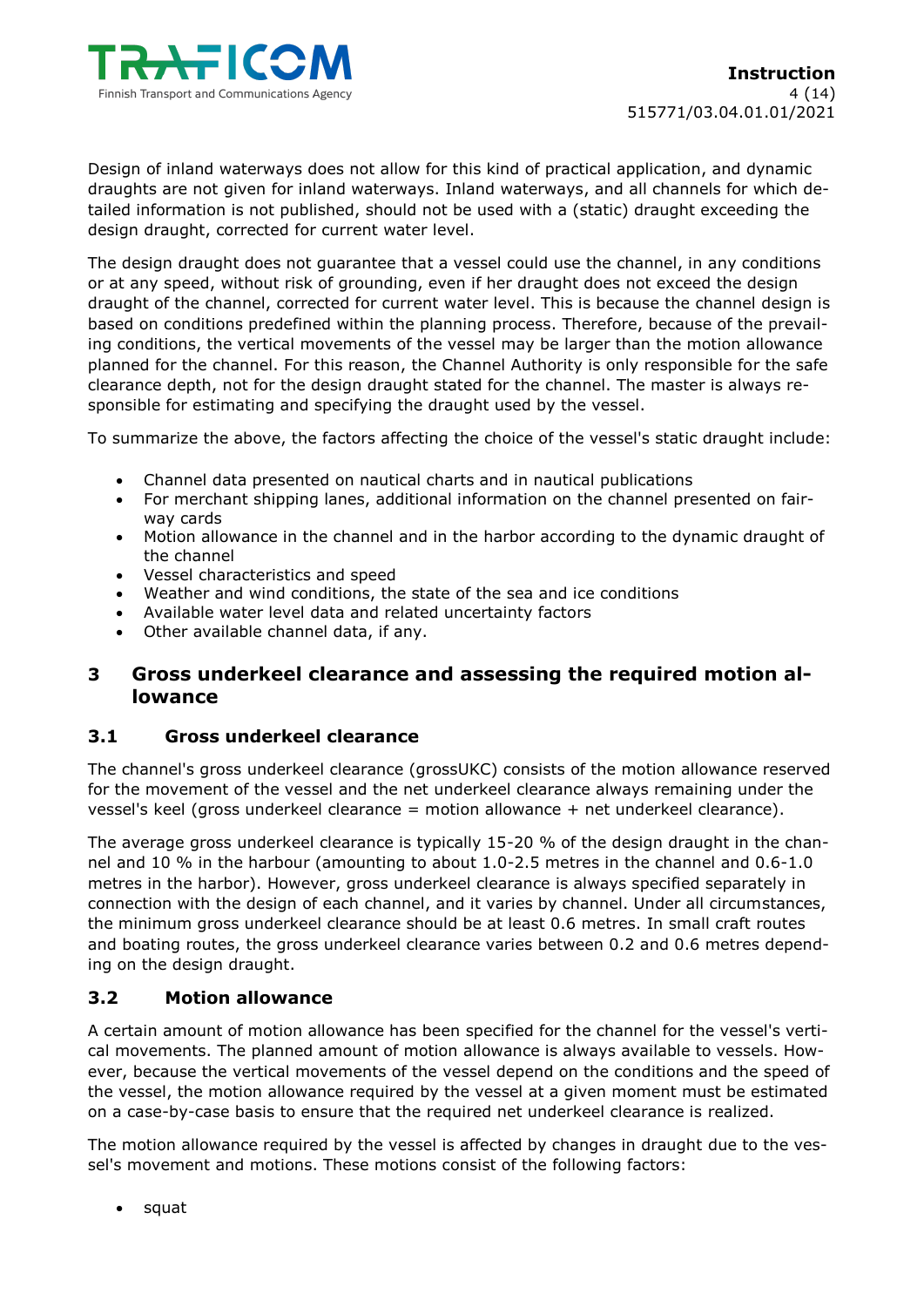

- wave response
- trim and heel

The vessel's squat increases as its speed increases and again as the water depth (amount of water under the keel) is reduced. There are several methods and applications available for calculating the squat. The Finnish Transport Infrastructure Agency provides tools for estimating the approximate squat, based on the Huuska-Guliev method.<https://fiho.fi/lnk/fwtools/en>

The provided tools are suitable for squat estimation by vessels using the coastal merchant shipping lanes. The tools are based on channel design guideline principles. When using the tools, users must naturally also take into account the principles and requirements of their own safety management system (UKC-policy). The master of the vessel is always responsible for maneuvering of the vessel and the used draught, also when the vessel participates in the Vessel Traffic Service or follows the instructions by a pilot. National practices related to calculation of motion allowance will be further specified and maintained in maritime publications.

The determination of the motion allowance of the vessel for each channel is based on the channel design guidelines and planning practices. The motion allowance may vary in different sections of the channel: It is generally greater at open sea than in more sheltered channel areas. In sheltered ports, where speeds are low, less motion allowance is usually required than in the entrance.

# **3.3 Net underkeel clearance**

The net underkeel clearance (net UKC) refers to the underkeel clearance that must remain under the vessel's keel at all times, when the increased draught caused by the vessel's motions is deducted from the gross underkeel clearance (net underkeel clearance = gross underkeel clearance - motion allowance). The net underkeel clearance also corresponds to the difference between the safe clearance depth and dynamic draught. The minimum net underkeel clearance on coastal merchant shipping lanes is 0.5 m.

# **4 Water depth reference level (chart datum)**

Currently, two different systems are used in Finnish coastal waters as the reference level for depth information in nautical charts and the prevailing water level (chart datum): the mean sea level (MSL) system and the N2000 system (BSCD2000). The MSL system will be gradually replaced by the N2000 system region by region from 2021 to 2026. In inland waters, the reference level is based on the low water of the navigation season; its level values will be converted to the N2000 system. Information on the regional progress of the system change will be published separately.

#### **4.1 Sea areas**

#### 4.1.1 The old mean water level system (MSL)

In the old system, the reference level for sea areas is the mean sea level. The water level data is reported tied to the 0 level of each year's mean water level.

In Finnish coastal waters, one of the factors influencing the difference between the mean sea level and the sea bed changes is the land uplift phenomenon. The annual mean sea level is determined by the Finnish Meteorological Institute. It publishes the results as theoretical mean water (MW), also known as theoretical mean sea level (MSL) at the observation sites, which is tied to the national height system (13 mareographs). The theoretical mean sea level is always linked to the mean water level of a specific year (epoch year), e.g. MW2010. In Kemi, the water level is sinking by 6.2 mm/year in relation to the Earth's surface, while in Hamina the water level is rising by 1.4 mm/year.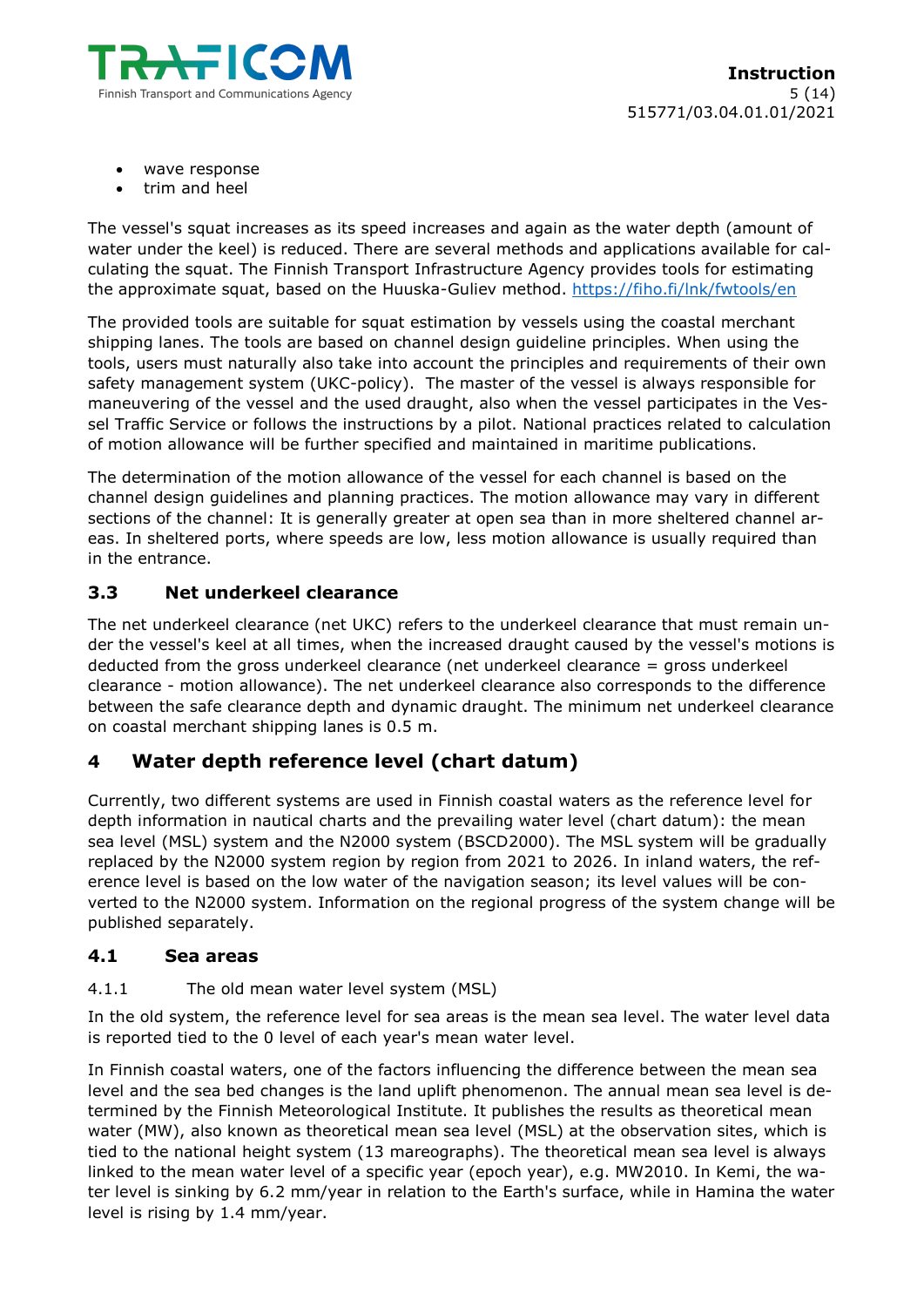

In the mean water level system, channel information is presented in Finnish nautical charts and nautical publications without information about the epoch year. Because the water level observations are given according to the MSL level of the current year, over the years the designed gross underkeel clearance diminish slightly in the Gulf of Bothnia owing to the land uplift, which causes depths to be reduced.

# 4.1.2 The new N2000 system (BSCD2000)

In the new N2000 system tied to the Earth's crust, the reference level is the level 0 of the system. The effect of land uplift is taken into account in the water level observations. The changes in water level compared to the reference level are taken into account as corresponding changes in the design draught, dynamic draught and safe clearance depth of the channel. Water level values stated in accordance with the N2000 system must be used in the N2000 system.

# **4.2 Inland water areas**

#### 4.2.1 Old system

In inland waterways, the reference level is the level determined for the water area in the national height system. It is chosen separately for each basin so that it generally represents the low water level of the navigation season (NWnav). The levels are usually reported using the NN system.

# 4.2.2 The new N2000 system (BSCD2000)

The low water level of the navigation season (NWnav) is still used as the reference level for inland waters, but its old values presented using the NN level system are converted to the corresponding values in the N2000 system. This means that the reference level is the low water level during the navigation season (NWnav) stated in accordance with the N2000 system. Water level values stated in accordance with the N2000 system must be used in the N2000 system. The changes in water level compared to the reference level are taken into account as corresponding changes in the design draught and safe clearance depth of the channel.

# **5 Channel information in nautical charts and nautical publications**

Depending on the channel, either the design draught or the safe clearance depth is shown on nautical charts. Other channel information is presented in nautical publications. The information (channel´s design draughts, safe clearance depths and the motion allowance derived from them) indicated on nautical charts and in nautical publications is confirmed by Traficom's decision.

For coastal merchant shipping lanes (channel categories 1 and 2), the safe clearance depth of the fairway area is usually indicated on the nautical chart. For other channels, nautical charts usually indicate the design draught of the channel.

On an electronic nautical chart (ENC), the safe clearance depth of the channel is indicated as the Depth range value 1 (DRVAL1) of the Two-way route part (TWRTPT) object used to indicate the fairway area. Correspondingly, the design draught is indicated as the Depth range value 1 (DRVAL1) of the Recommended track (RECTRC) object used to indicate the line of the track. For both the TWRTPT and the RECTRC objects, the international meaning of the DRVAL1 value is the minimum depth, but in Finland these values should nevertheless be understood as the safe clearance depth or design draught in accordance with these instructions.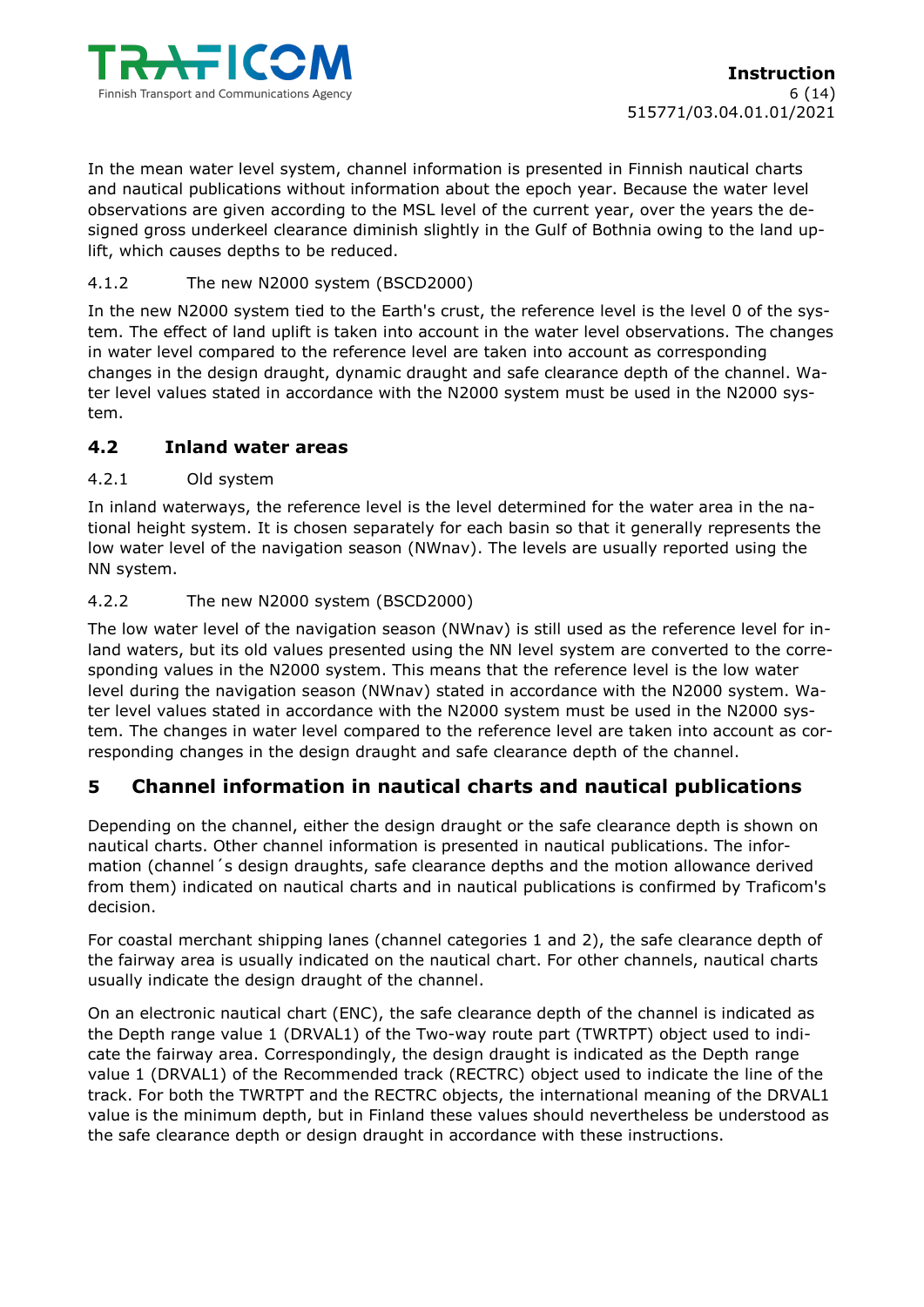



*Navigation line and fairway area on an ENC chart. The safe clearance depth of the fairway area is stated as the Depth range value 1 (DRVAL1). (The presentation method on an ECDIS device may differ from the example.)*



*Navigation line on an ENC chart. The design draught of the channel is stated as the Depth range value 1 (DRVAL1). (The presentation method on an ECDIS device may differ from the example.)*

On a printed nautical chart, the safe clearance depth of the channel is shown using the international chart symbol indicating the minimum depth of the fairway area, and the design draught is shown using the international symbol indicating the maximum authorized draught linked to the line of the track. However, in Finland the latter in particular must be understood as the design draught in accordance with these instructions.



*Line of the track, fairway area and the safe clearance depth of the fairway area, shown as the international symbol of minimum depth on a printed chart.*

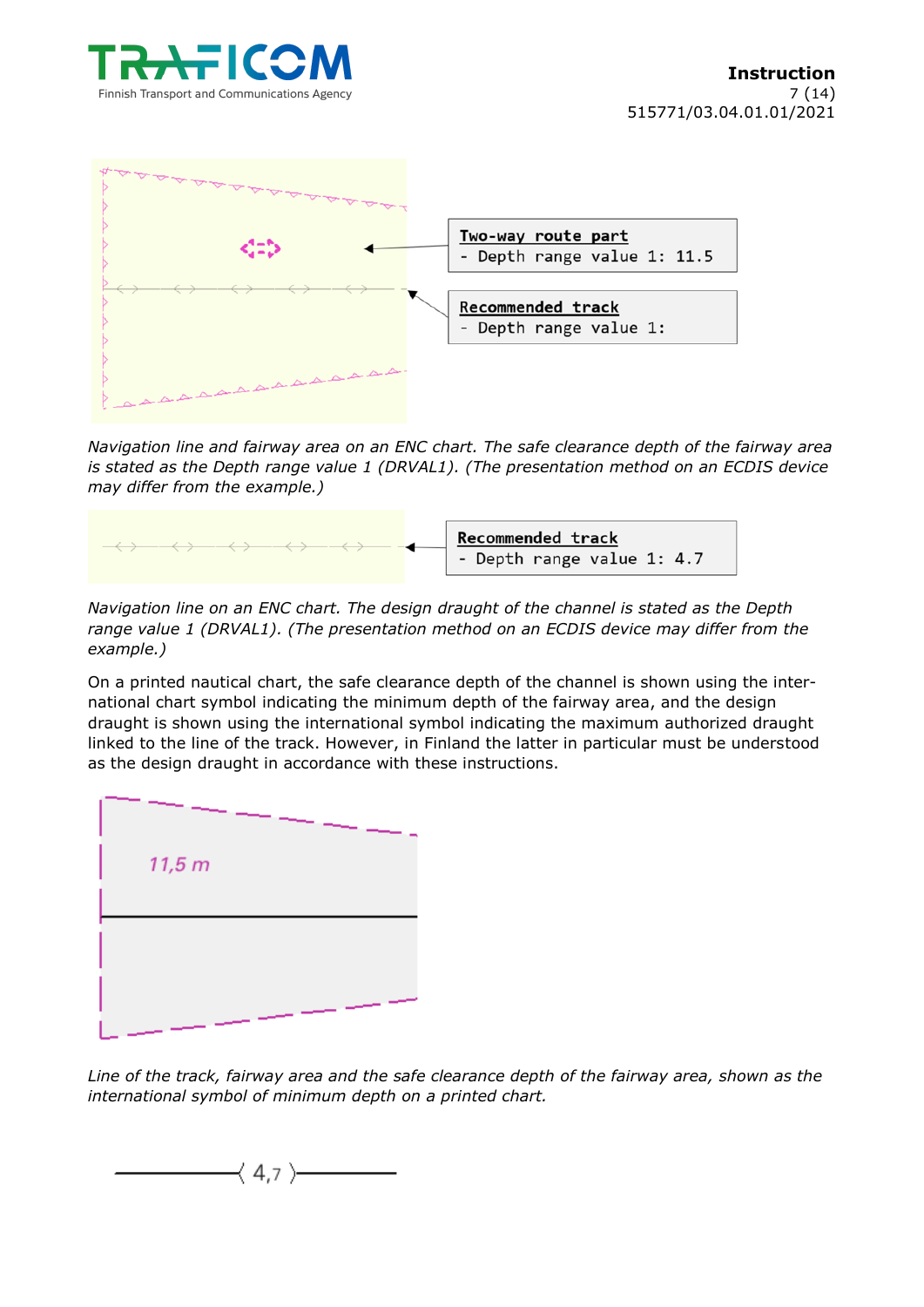

*Line of the track and design draught, shown as the international symbol of maximum authorized draught on a printed chart.*

The information on ENC charts is maintained with data updates, which are usually included in the chart subscription. The information on printed nautical charts and nautical publications is updated by publishing any changes in the publication Notices to Mariners. In addition to channel information, the aim of nautical charts is also to present sufficient information on the topography of the seabed in the fairway area and its immediate surroundings.

# **6 Responsibilities and instructions**

# **6.1 Channel Authority**

The Channel Authority is responsible for the channel and the safe clearance depths (swept depths) as well as for submitting information on channels to the authority in charge of waterway supervision (Traficom). Seafarers and the authorities are immediately informed about any spots detected as shallower than the safe clearance depth, and appropriate measures for their elimination or marking will be taken.

# **6.2 Regulating authority**

As the regulating authority, in charge of waterway supervision, Traficom is responsible for confirming the channel information as well as general guidelines and principles related to channels and their use.

# **6.3 The Hydrographic Office**

Traficom's Hydrographic Office is responsible for ensuring that channel information and instructions essential to navigation are published in nautical charts and nautical publications, taking into account international standards and the marine cartography obligations of the State of Finland.

# **6.4 Finnish Transport Infrastructure Agency**

The Finnish Transport Infrastructure Agency is the Channel Authority for the state channels; it is responsible for the maintenance and development of state channels and providing instructions for channel design in general. The Finnish Transport Infrastructure Agency publishes fairway cards, on which it states the dimensions of the coastal merchant shipping lanes it maintains as well as information on the design vessels used in designing channels.

#### **6.5 Channel users**

The master of a vessel is responsible for ensuring that the vessel is operated and maneuvered in accordance with good seamanship and that it always has a sufficient net underkeel clearance. The master is also responsible for ensuring the vessel's sufficient net underkeel clearance when the master is following the instructions of a pilot. Therefore, the master of the vessel is responsible for determining the draught of the vessel, taking into consideration the available information of the channel and current water level. The master of the vessel is responsible for ensuring that the vessel uses channels suitable for the vessel, taking into account the horizontal dimensions, geometry of the channel and turning characteristics of the vessel.

If the vessel has a draught greater than the design draught corrected with the water level, during its passage, UKC- calculations should be done to estimate the actual motion allowance needed by the vessel. The initial values and methods used in the calculation should be presented in the route plan.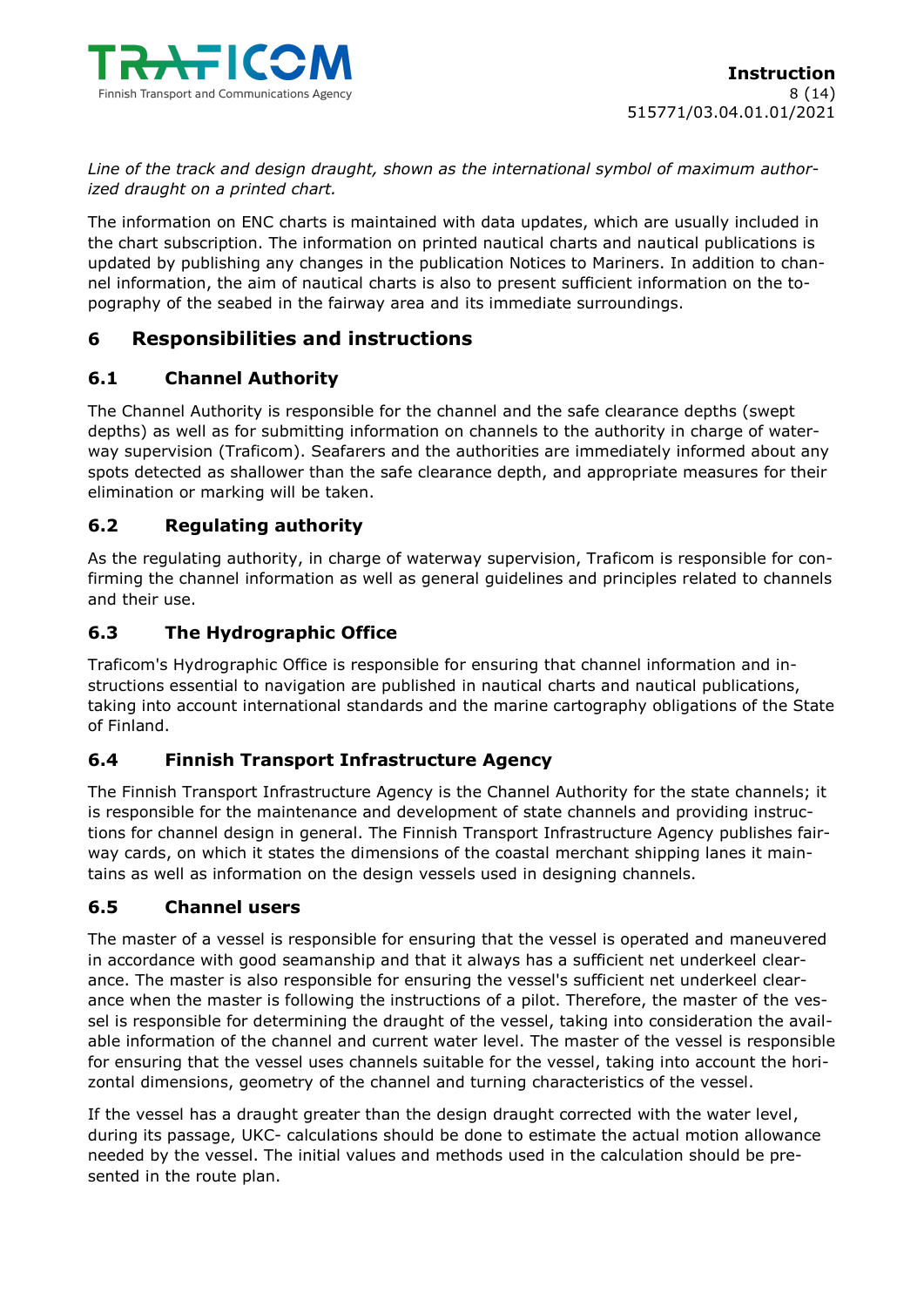

# **6.6 Vessel Traffic Service (VTS)**

The master of the vessel is responsible for maneuvering of the vessel and the used draught when the vessel participates in the Vessel Traffic Service. VTS monitors vessel traffic within the VTS- area and provides information on matters related to safe marine traffic and navigation assistance. Upon request, the VTS provides information for the vessels on issues such as the current water level in the area, the design draught and safe clearance depth of channels, as well as information on the up-to-date instructions and publications related to the use of the channel.

# **6.7 Pilotage**

The pilot is responsible for pilotage, which refers to operations related to the navigation of ships in which the pilot acts as an advisor to the master of the ship and as an expert on the local waters and their navigation. In this role, pilots can impose their own boundary conditions on the piloted vessel concerning the implementation of pilotage.

# **7 Harbour areas, harbor basins and canals**

The limit of responsibility for the maintenance of the channel and the harbor area is marked on the fairway card. This limit may differ from the border of the harbor shown on the nautical chart, which indicates the administrative border of the harbor. The depths of harbor basin sections and quays are indicated as swept depths (safe clearance depth). The draught used at each quay is to be considered and decided by the harbor authority and the vessel's master and pilot.

In order to avoid operational conflicts, the design draught of the approach channel and the depths in the harbour area and at quays are to be mutually compatible.

The swept depths in the fairway sections of harbor areas, in harbor basins, and at quays are confirmed by Traficom's decision. The swept depths of these areas are included in special harbor charts and possibly in other publications.

Channel authorities might establish additional requirements for vessels in canals. These requirements might include restrictions in draught and size of the vessel.

The Finnish Transport and Communications Agency 1.11.2021

Janina Tapia-Cotrino Head of Team

Stefan Engström Senior Inspector

Additional information; vesivaylat@traficom.fi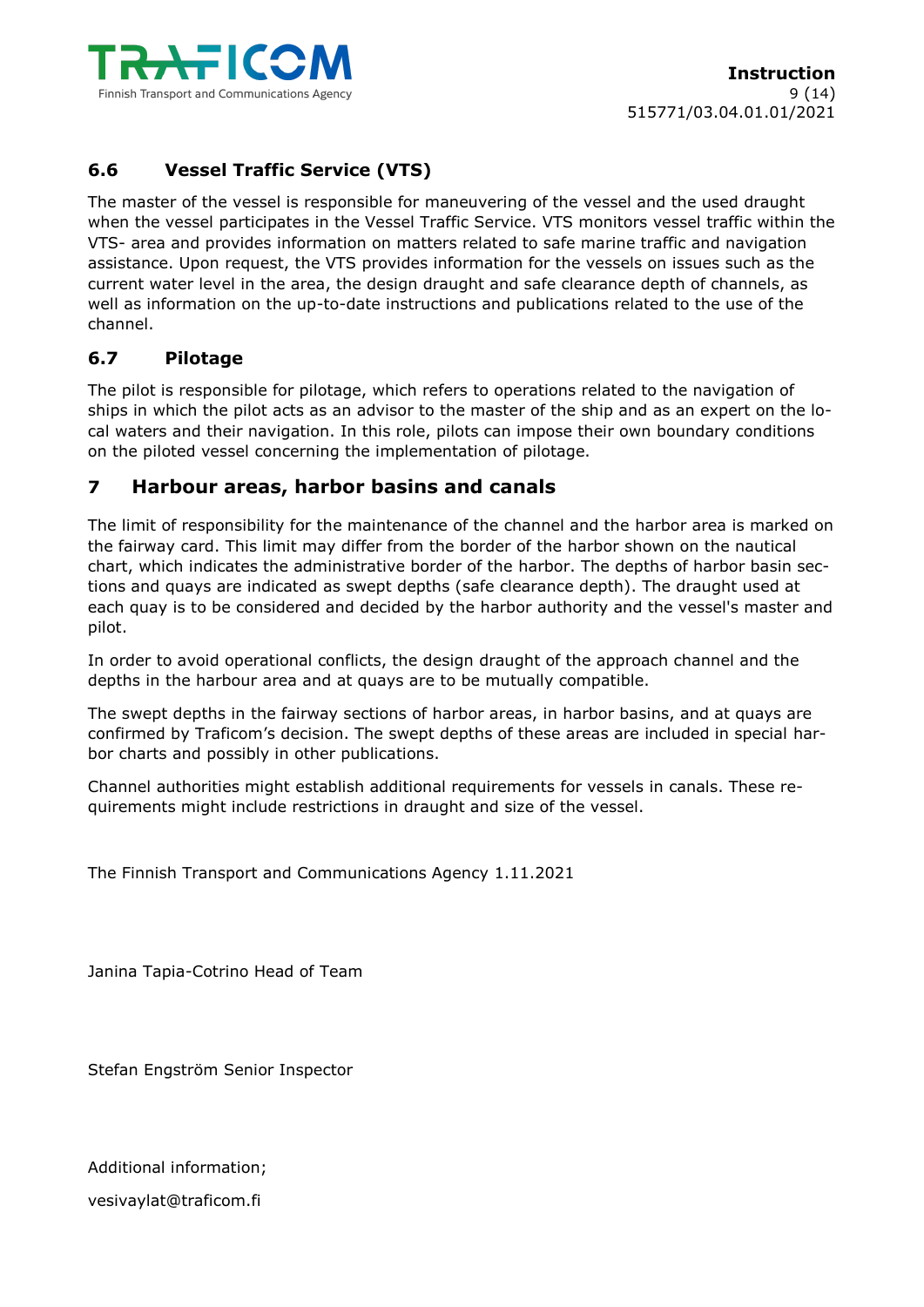

# **Annex 1, Channel depth concepts**

# **DESIGN DRAUGHT**

The design draught of a channel refers to the planned draught at which the design vessel can normally use the channel. The design draught is determined from the reference level. The difference between the actual water level and the reference level is taken into account as an increase or reduction in the design draught indicated for the channel.

In the old mean water level system, the reference level is the Mean Sea Level of a certain year (MSL), and in the new N2000 system it is the system's 0 level. In inland waters, the reference level is generally the low water level of the navigation season (LWnav).

The design draught does not guarantee that any vessel in any circumstances and conditions could use the channel without risk of grounding, even if her draught, does not exceed the design draught of the channel, corrected for current water-level. Correspondingly, a vessel may, under certain circumstances and when taking into consideration the conditions, vessel properties, safe clearance depth of the channel and the vessel's dynamic draught as well as other available data, use the channel when her draught exceeds the stated design draught of the channel, corrected for current water level.

The design draught of a public channel is confirmed by Traficom's decision.

For shallow channels, the design draught is indicated on nautical charts with a depth figure in connection with the navigation line. For coastal merchant shipping lanes, the design draught is given in other nautical publications and on fairway cards.

#### **GROSS UNDERKEEL CLEARANCE**

The gross underkeel clearance (grossUKC) of a channel refers to the additional depth planned for the channel in addition to its design draught.

The gross underkeel clearance is necessary in order to compensate for the vertical movements of a vessel underway as well as to maintain the maneuverability of the vessel and avoid groundings.

The gross underkeel clearance of the channel is the sum of the motion allowance planned for the channel and the net underkeel clearance. Correspondingly, gross underkeel clearance is the difference between the channel's safe clearance depth and its design draught. The gross underkeel clearance may vary in different sections of the channel.

The gross underkeel clearance values of merchant shipping lanes are presented in certain nautical publications as well as on fairway cards.

#### **SAFE CLEARANCE DEPTH**

The safe clearance depth of a channel refers to the depth to which it has been secured that the channel is clear.

The safe clearance depth is determined as the sum of the channel's design depth, the motion allowance of the vessel and the net underkeel clearance. The safe clearance depth may vary in different sections of the channel depending on the motion allowance specified for the channel, even if the design draught in the channel remains the same.

The determination of the safe clearance depth is based on the reference level, which in sea areas in the old mean water level system is the Mean Sea Level of a certain year (MSL) and in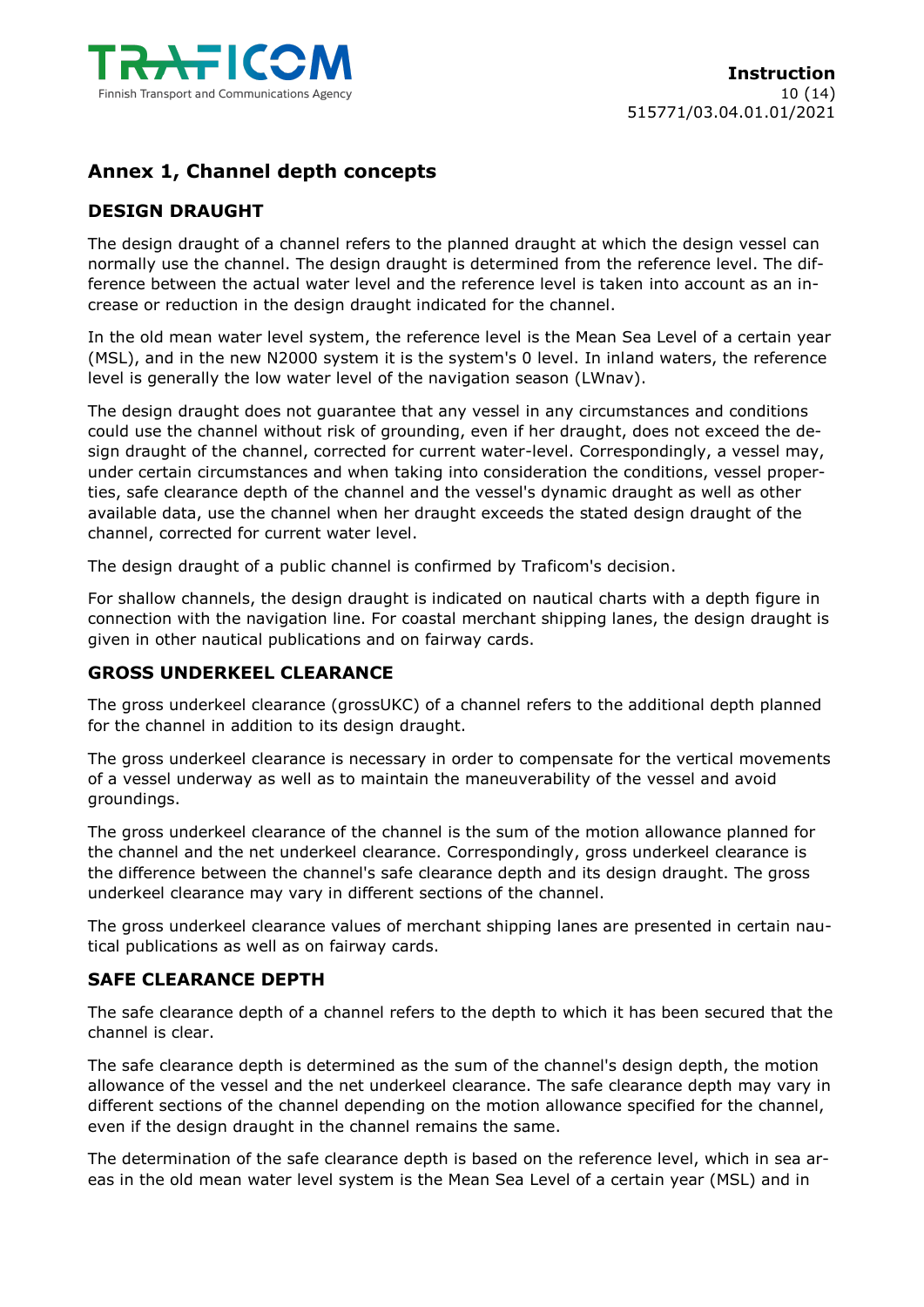

the new N2000 system the 0 level of the system. In inland waters, the reference level is generally the low water level of the navigation season (LWnav).

The safe clearance depth of a channel is confirmed by Traficom's decision.

In coastal merchant shipping lanes, the safe clearance depth is presented on nautical charts and in other nautical publications as well as on the fairway cards of the channels.

#### **MOTION ALLOWANCE**

The motion allowance of a channel refers to the planned additional depth of the channel in addition to the design draught, reserved for vessel motion. Motion allowance is necessary in order to compensate for the vertical movements of a vessel underway. The motion allowance of a channel is the difference between its gross and net underkeel clearance. The motion allowance may vary in different sections of the channel. The values of motion allowance for merchant shipping lanes are presented in certain nautical publications as well as on fairway cards.

# **DYNAMIC DRAUGHT**

The dynamic draught of a channel refers to the level the vessel's keel may reach when the vessel moves in the channel.

The dynamic depth is the sum of the channel's design draught and the motion allowance reserved for the vessel in the channel. The dynamic draught is specified for merchant shipping lanes in connection with channel design. The dynamic draught may vary in different sections of the channel.

The values of dynamic draught in coastal merchant shipping lanes are presented in certain nautical publications as well as on fairway cards.

#### **NET UNDERKEEL CLEARANCE**

Net underkeel clearance (netUKC) refers to the minimum distance between the vessel's keel and the channel's safe clearance depth that should always remain under the vessel's keel while the vessel is underway.

The net underkeel clearance is the difference between the channel's safe clearance depth and the dynamic draught. The net underkeel clearance is specified for merchant shipping lanes in connection with channel design. The minimum value of net underkeel clearance in coastal merchant shipping lanes is 0.5 m, and in the merchant shipping lanes in inland waters and in shallow channels, it is 0.3 m.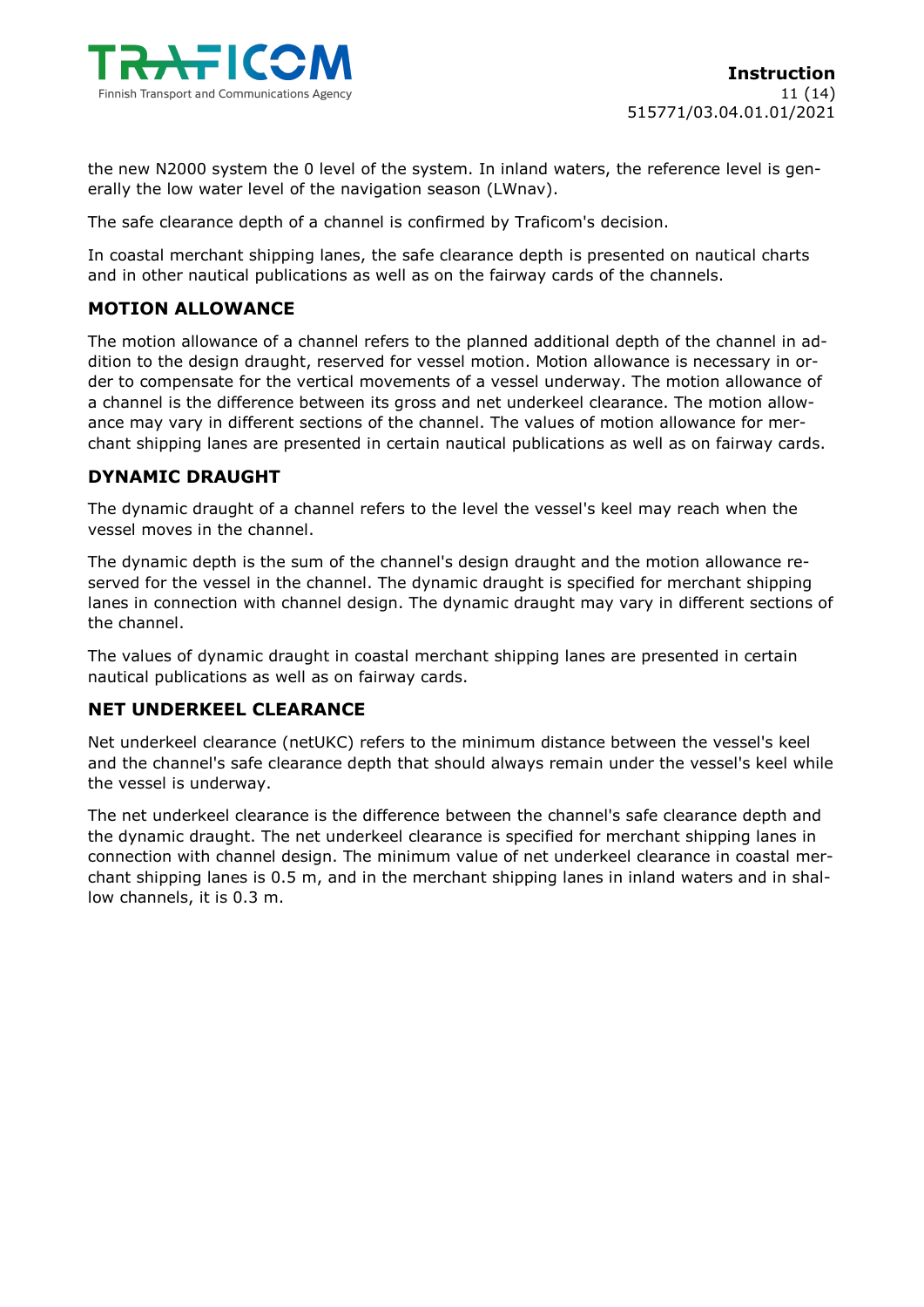



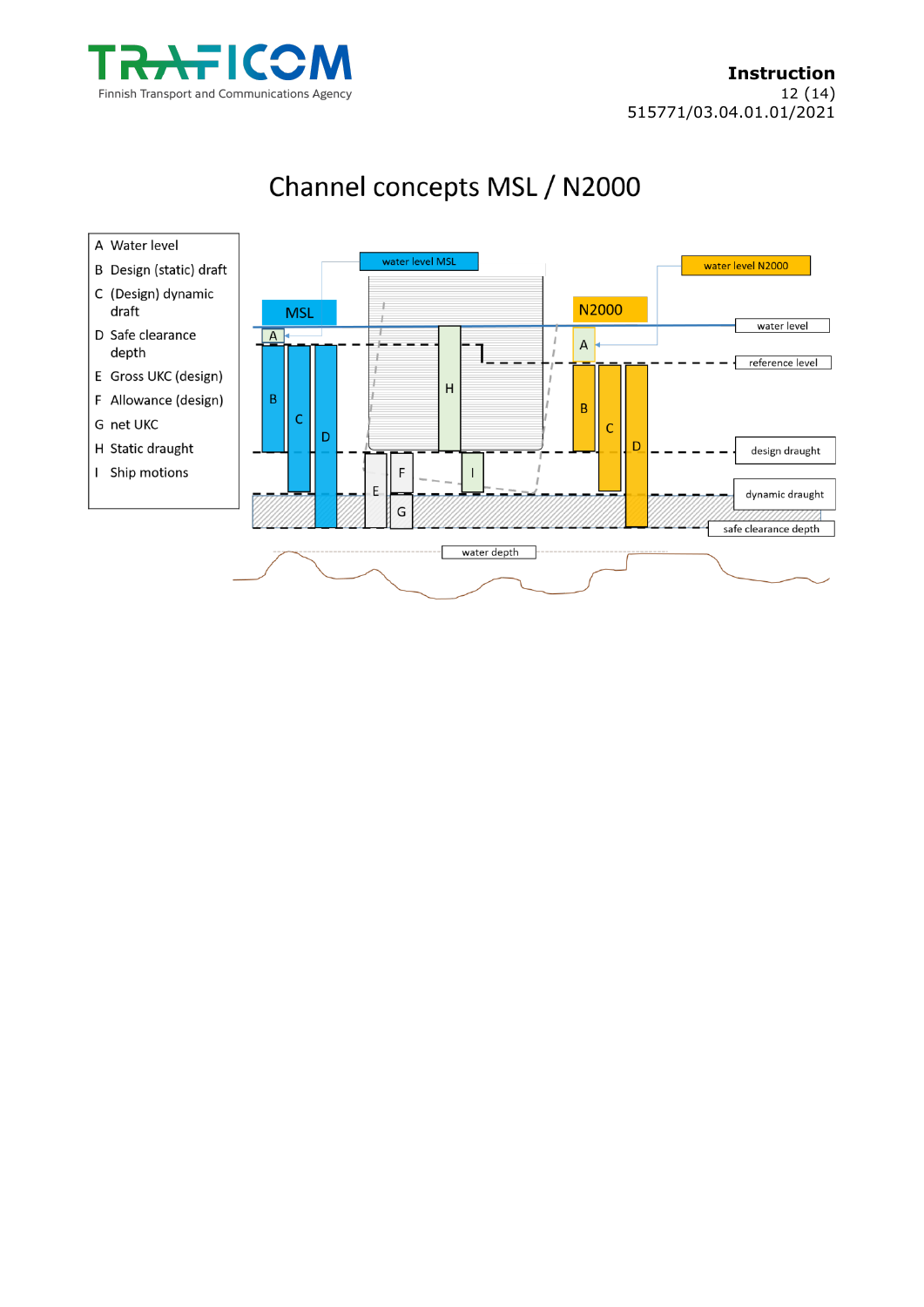

# **Annex 2, Instructions on how to estimate a safe draught**

# **Instructions for merchant shipping on how to estimate the safe draught of a vessel**

Calculated from the safe clearance depth of the channel

- 1. Check the reference level of the channel and depth information from an up-to-date nautical chart (the old MSL system or the new N2000 system, BSCD2000).
- 2. Find out the current water level at the nearest mareograph in the corresponding height system from the Finnish Meteorological Institute.<https://fiho.fi/lnk/sealev/en>
- 3. Combine the value of the channel's safe clearance depth stated on the nautical chart and the current or forecast water level (taking the  $+$  and  $-$  water into account), which will give you the value of the channel's safe clearance depth corrected with the water level information.
- 4. Based on the principles of sections 2 and 3 of these instructions, estimate the motion allowance needed by the vessel depending on the conditions and deduct this motion allowance as well as a net underkeel clearance of 0.5 m from the value of the safe clearance depth corrected with the water level information. This will give you the value for the vessel's available safe static draught.

To estimate the squat, you can use the tools provided by the Finnish Transport Infrastructure Agency.<https://fiho.fi/lnk/fwtools/en>

Calculated from the design draught of the channel

- 1. Check the reference level of channel and depth information from an up-to-date nautical chart (the old MW system or the new N2000 system, BSCD2000).
- 2. Find out the current water level at the nearest mareograph in the corresponding height system from the Finnish Meteorological Institute.<https://fiho.fi/lnk/sealev/en>
- 3. Combine the value of the channel's design draught stated on the fairway card and in nautical publications and the current or forecast water level (taking the  $+$  and  $-$  water into account), which will give you the value of the channel's design draught corrected with the water level information.
- 4. Check the design speed of the channel on the fairway card and in nautical publications. Do not exceed the stated design speed. If the conditions allow passage at a speed lower than the design speed, you can use the channel with a draught that exceeds the design draught, corrected with water level information, by a measure corresponding to the lower squat.

To estimate the squat, you can use the tools provided by the Finnish Transport Infrastructure Agency.<https://fiho.fi/lnk/fwtools/en>

Calculated from the dynamic draught of the channel

- 1. Check the reference level of channel and depth information from an up-to-date nautical chart (the old MW system or the new N2000 system, BSCD2000).
- 2. Find out the current water level at the nearest mareograph in the corresponding height system from the Finnish Meteorological Institute.<https://fiho.fi/lnk/sealev/en>
- 3. Combine the value of the channel's dynamic draught stated on the fairway card and in nautical publications (design draught + motion allowance) and the current or forecast water level (taking the + and - water into account), which will give you the value of the channel's dynamic draught corrected with the water level information.
- 4. Based on the principles of sections 2 and 3 of these instructions, estimate the motion allowance needed by the vessel depending on the conditions and deduct this motion allowance from the value of the dynamic draught corrected with the water level information. This will give you the value for the vessel's available safe static draught.